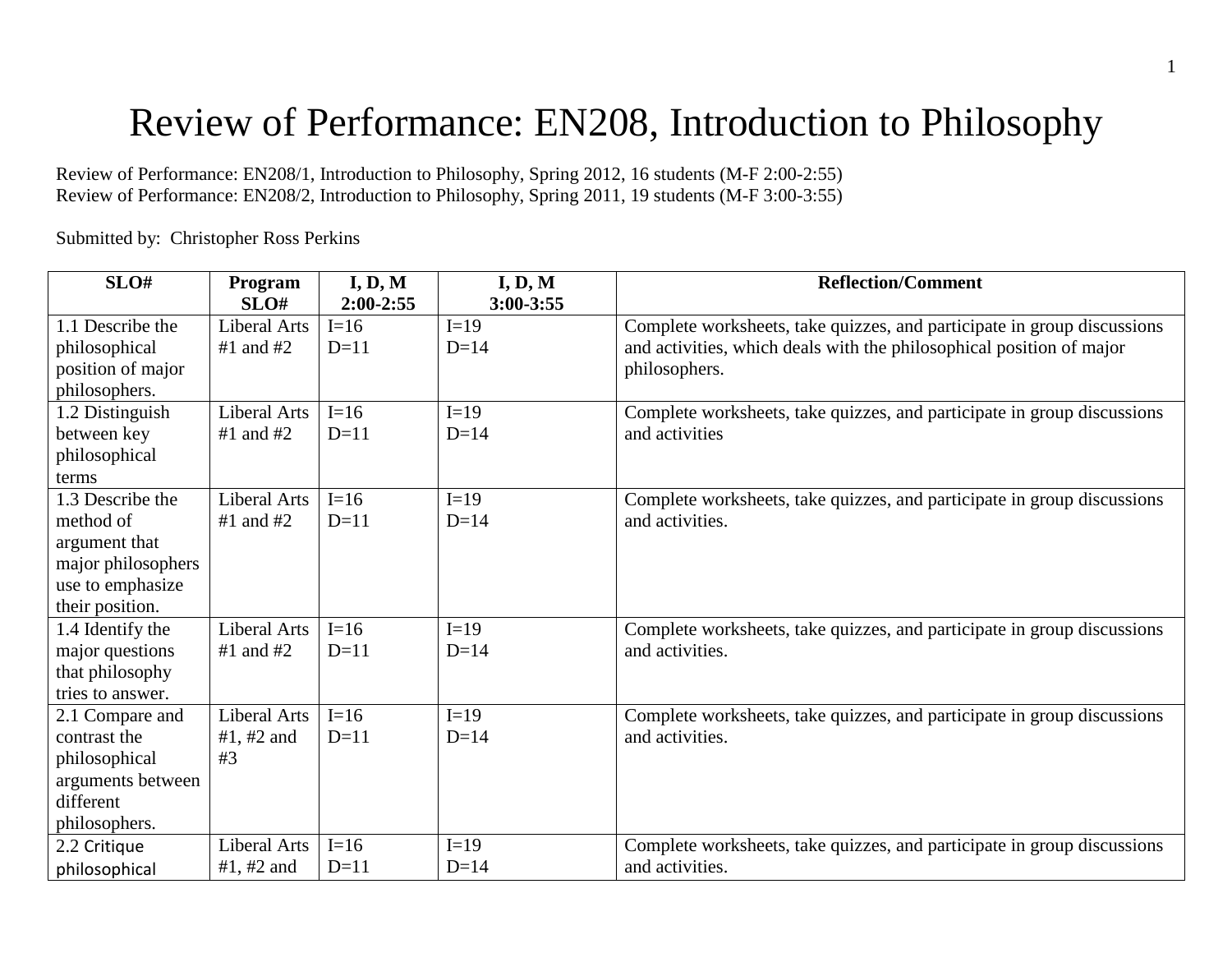| ideas, concepts,<br>and arguments<br>using reason and<br>logical analysis                                               | #3                 |                  |                  |                                                                                            |
|-------------------------------------------------------------------------------------------------------------------------|--------------------|------------------|------------------|--------------------------------------------------------------------------------------------|
| 3.1 Apply accurate<br>terminology to<br>construct a cogent<br>and comprehensive<br>personal<br>philosophy               | Liberal Arts<br>#3 | $I=16$<br>$D=15$ | $I=19$<br>$D=15$ | Complete worksheets, take quizzes, and participate in group discussions<br>and activities. |
| 3.2 Respond to<br>discrepancies<br>between his/her<br>personal<br>philosophy and<br>those held by other<br>individuals. | Liberal Arts<br>#3 | $I=16$<br>$D=11$ | $I=19$<br>$D=14$ | Complete worksheets, take quizzes, and participate in group discussions<br>and activities. |

## **Additional observations:**

EN208/2, 4 of the 5 "F" were due to violating the attendance policy in the class.

EN208/1 Pre-test: 30 Post-test: 80 EN208/2 Pretest: 20 Post-test 70

## **Special comments:**

| Grade    | $2:00$ class/16 students | 3:00 class/19 students |
|----------|--------------------------|------------------------|
|          |                          |                        |
|          |                          |                        |
|          |                          | ◠                      |
|          |                          |                        |
|          |                          |                        |
| Withdraw |                          |                        |